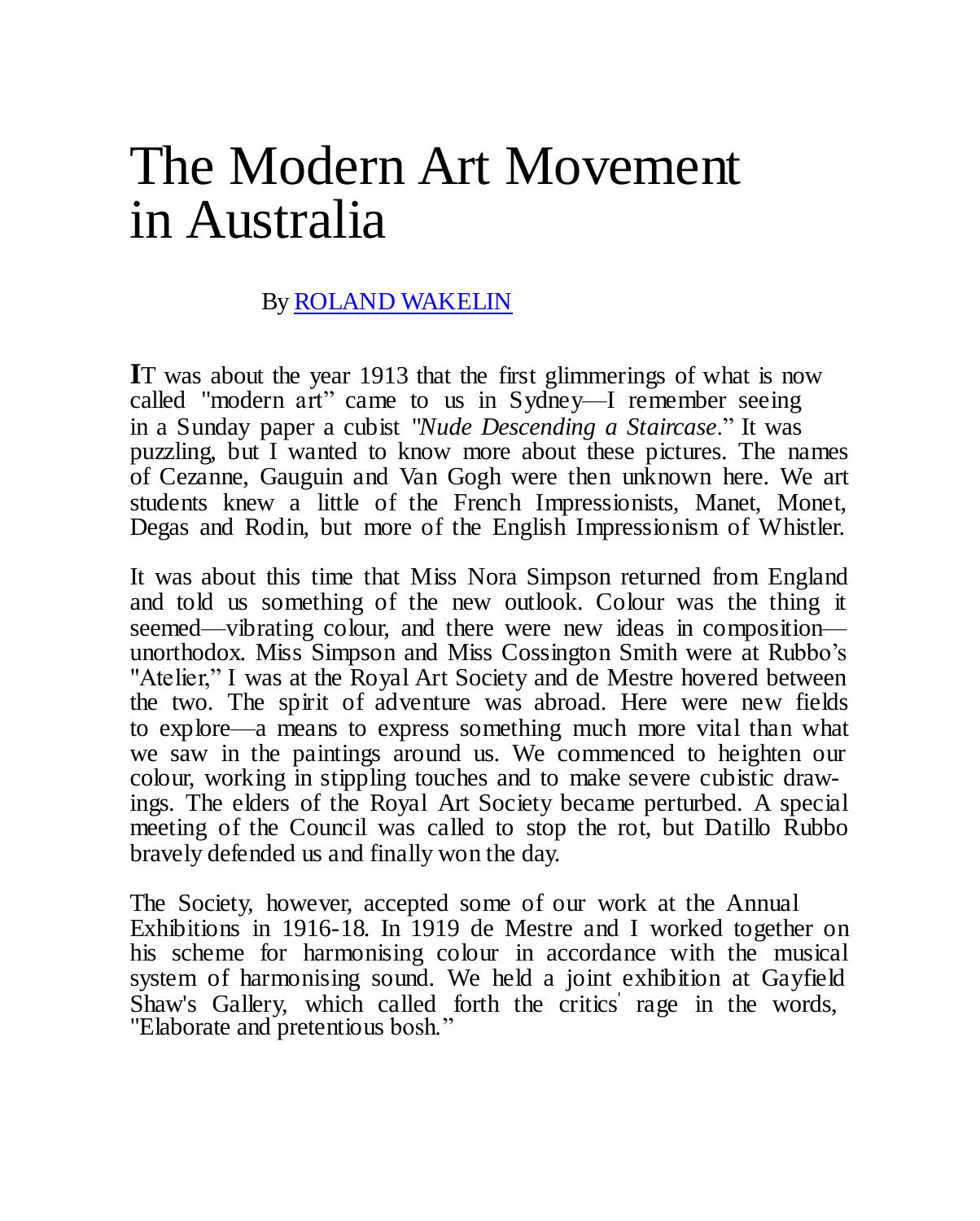Miss Cossington Smith about this time produced a series of cartoons on topical subjects in vivid colour, using an extremely simplified symbolism.

The next few years were mingled with uncertainty. We were repeatedly told that we were "on the wrong track" and really wondered if we were, and I think, unconsciously drifted in some degree bac ktowards the academic.

In 1923 de Mestre and I were together in Paris and London and the sight of original works by the Masters we respected stirred again our old enthusiasm. We decided that on our return to Australia we would pursue our former course without compromise.

As there now seems to be more general interest awakening in our work, it may be well to set forth briefly the ideal behind it.

Modern painting aims at the setting down of essentials in the clearest and most direct manner possible. This sounds simple till we inquire, "What is essential to the painter in his work?"

It is generally accepted that in a painting we cannot give all that nature offers. Paint is a limited medium and if one particular truth is stressed, then other truths must be sacrificed.

Let us examine a "*Still Life*" by Cezanne. We observe that the table is "skew-wiff," the jug out of plumb, the apples rough and unfinished. Now imagine these things rectified. We will "rule up" the table, make the jug straight, smooth and polish the apples to delight the heart of a greengrocer. What is the result? We have gained much in "truth of appearance" but we have also completely destroyed the rhythmic flow of line—that *concentric* feeling in the design, the feeling of "radiation from centres" which is a basic truth of Life itself. In smoothing the apples the colour has lost all that *vitality* which separate juxtaposed touches give. We have sacrificed Life in the design to gain a more complete realisation of outward appearance—which is the more important, the body or the raiment? To the painter the first essential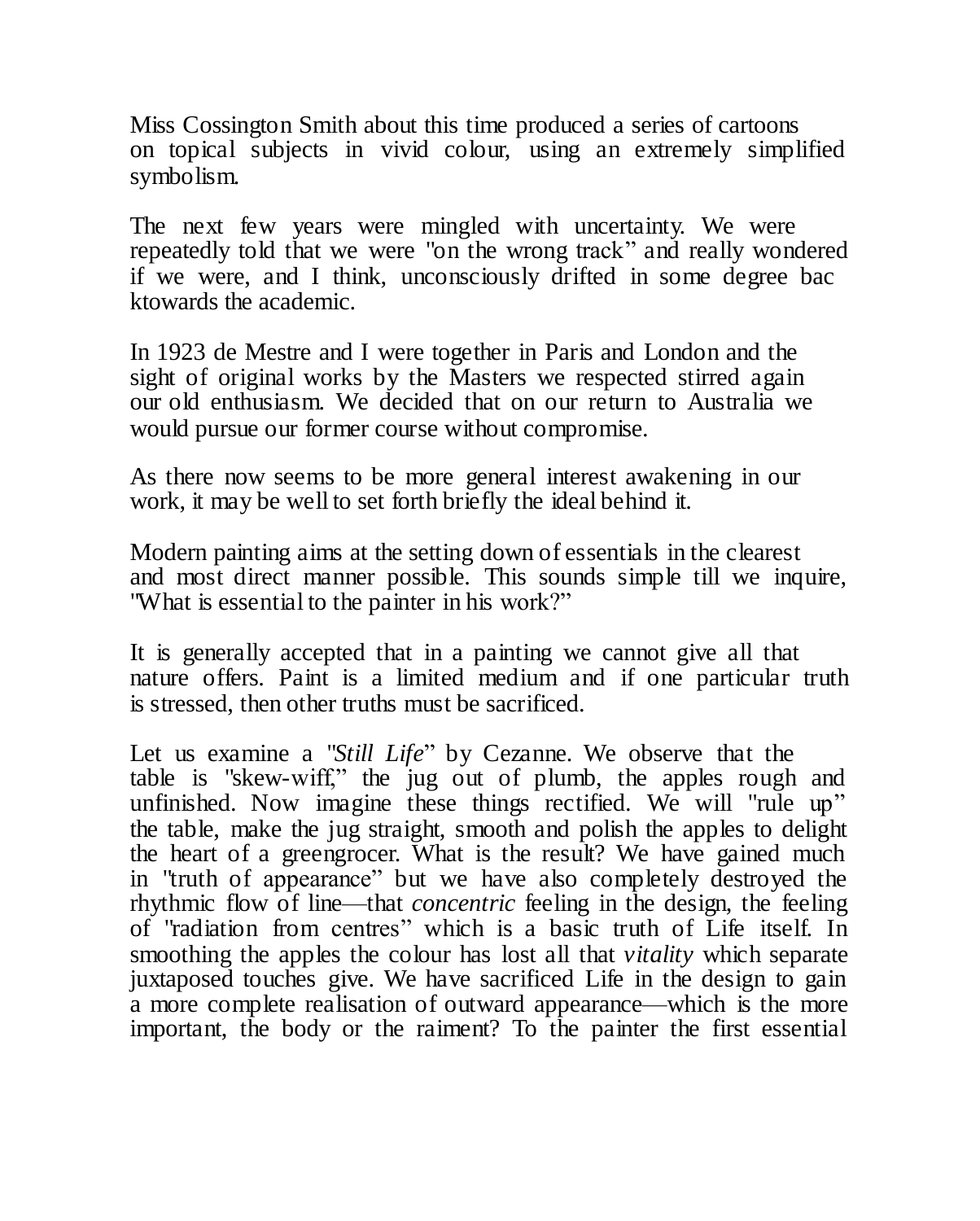is that his subject (his expression in paint) shall live on his canvas, and he gives his subject Life—movement, not by copying something in movement, but by giving movement to his lines—vitality to his colour. He believes it is at least better to have a crude living thing than a welldressed corpse.

So the painter, in his desire to give his work qualities of Life, looks on his subject (either in fact or imagination) and instinctively seeks in it the particular accent of line, tone or colour which will give that vital rhythmic unity which he feels to be inherent in Life. Thus the so-called distortions in modern painting are not deliberately contrived, but are due to the painter's actually seeing his subject that way, though he sees it, of course, more in his mind's eye than by actual physical eyesight.

It stands to reason, therefore, that one who looks at a "modern" picture expecting to find there the representation of some scene, face or object that he would enjoy looking at in reality, will be disappointed.

This may be termed enjoyment at second hand, but a painting must be enjoyed for its own sake—for its own independent Life—significance beauty.

Reproduced from Art in Australia, *The Art of the New Year*, Third Series, Number 26, December 1928.